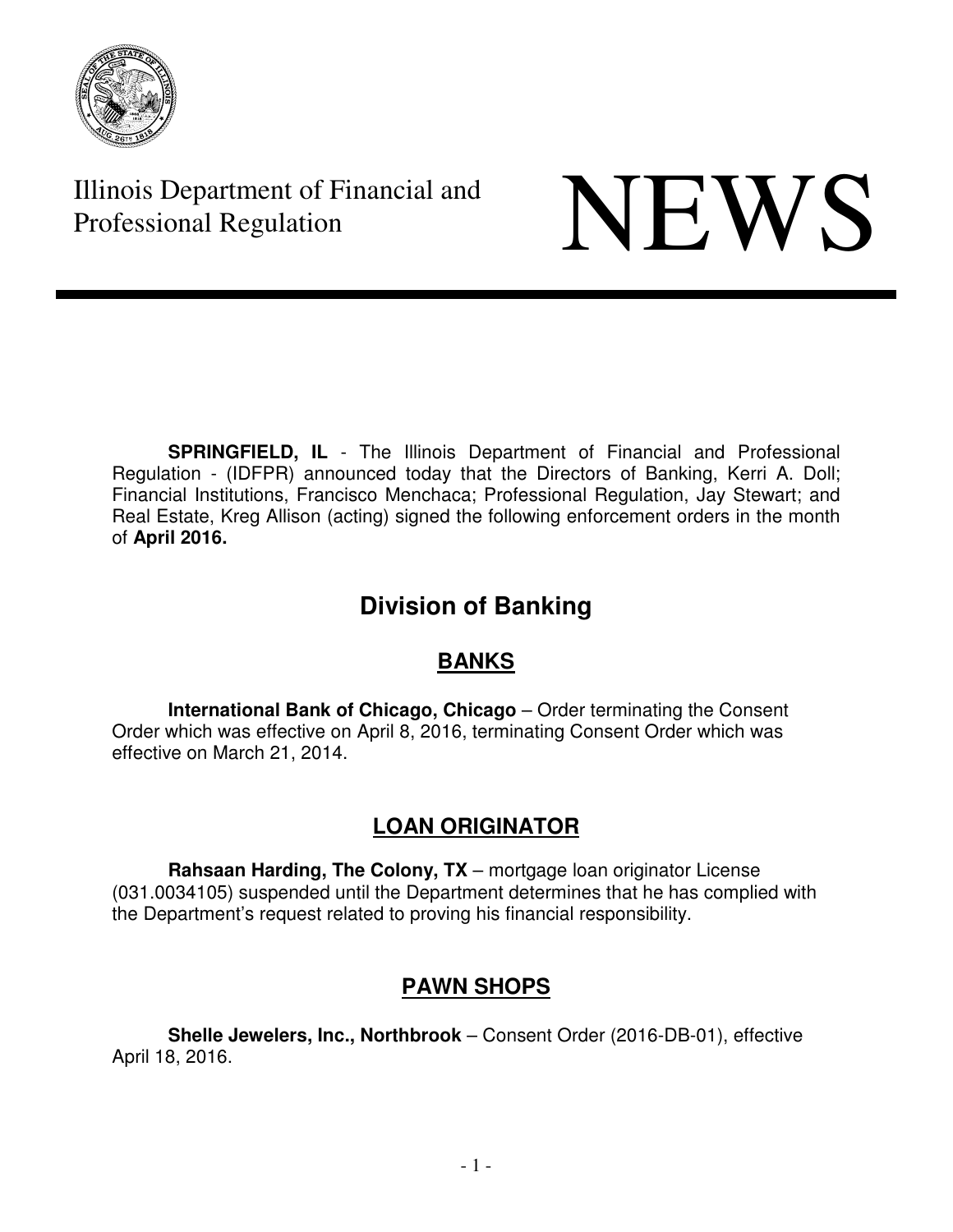# **Division of Financial Institutions**

#### **CURRENCY EXCHANGE**

**New 112th & Vincennes Currency Exchange, Inc., 11207 S. Vincennes Avenue, Chicago -** currency exchange license (4010) fined \$1,000 for failure to maintain the statutorily required minimum net worth at time of examination.

 **95th & State Currency Exchange, Inc., 33 W. 95th Street, Chicago -** currency exchange license (4173) fined \$1,000 for failure to maintain the statutorily required minimum net worth at time of examination.

# **Division of Professional Regulation**

#### **ACCOUNTANT**

**Lawrence Travis & Company, Springfield, Virden, Normal** - registered professional services corporation licenses (060-003881), (060-009013) and (060- 009014) all reprimanded for renewing their licenses in December 2014, without first satisfactorily completing a Peer Review, a necessary licensure renewal requirement for CPA Firms licensed by Professional Regulation as either Public Accountant Firms or Registered Professional Service Corporations who offer to provide or provide accounting services.

# **BARBER, COSMETOLOGY, ESTHETICS AND NAIL TECHNOLOGY**

**Joseph Gutierrez, Downers Grove** - barber license (006-065049) issued with reprimand due to felony convictions.

**Lincoln Scott, Chicago** - barber license (006-052687) was suspended for failure to file and/or pay Illinois state income taxes.

**German Correa, West Chicago** - cosmetologist license (011-296562) and **Herman's Beauty Salon, Elgin** - salon license (189-016945) issued and both reprimanded and fined \$500 owed jointly and severally for aiding and assisting unlicensed practice.

**Erika Luna, Montgomery** - cosmetologist license (011-312684) issued and placed on probation for one year based on felony convictions and unprofessional conduct.

**Gretel Nawrocki, Woodstock** - cosmetologist license (011-279666) indefinitely suspended and fined \$500 after practiced on a non-renewed license and for unprofessional conduct.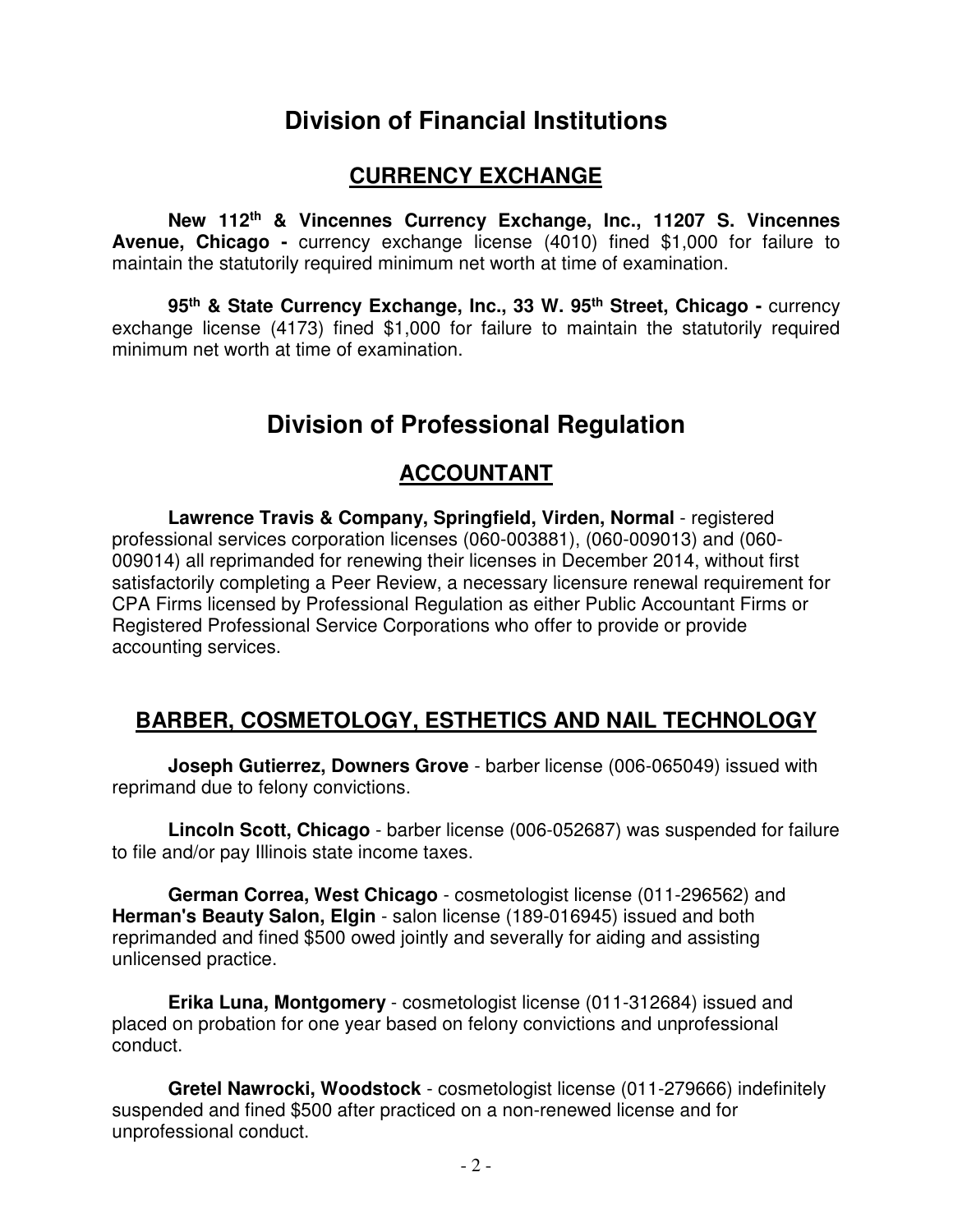**Lauren Robertson, Urbana** - cosmetologist license (011-292226) placed in refuse to renew status based on engaging in unlicensed practice and operating a cosmetology salon without a certificate of registration.

 **Deanna Jones, Rantoul** - esthetician license (131-011379) issued and placed on two year non-reporting probation due to a prior criminal conviction.

 **Dave's Barber Shop, North Chicago** - shop license (189-004686) reprimanded and fined \$500 based on aiding and assisting unlicensed practice of barbering.

**Platinum Fades 7, Plainfield** - salon license (189-014140) reprimanded and fined \$250 for aiding and assisting unlicensed practice.

 **Quality Cuts Barber and Beauty Salon, Alorton** - salon license (189-3483745) reprimanded and fined \$500 based on aiding and assisting unlicensed practice of barbering and operated prior to licensure.

 **Rainbow Nail Spa, Evanston** - salon license (169-024568) and nail technician license of **Fan Lin, Chicago** (169-024568) both reprimanded and fined \$2,000, owed jointly and severally, for allowing unlicensed persons to perform nail care services at the salon and for having credo tool blades at the salon.

 **Remy Hair Shop, Chicago** - salon license (189-015652) reprimanded and fined \$750 owed jointly and severally with **Lisa Wallace, Chicago** - (unlicensed) for aiding and assisting unlicensed practice and operating the salon prior to licensure and at a prior location that was without proper sanitation.

 **Tee Nails and Spa, Danville** - salon license (189-015989) reprimanded and fined \$500 based on aiding and assisting unlicensed practice of nail technology.

 **Gloria John, Chicago** - hair braider license (258-000595) indefinitely suspended and fined \$500 for practicing prior to licensure.

# **DENTAL**

 **John Keller, Bloomington** - dental license (019-022829) reprimanded and fined \$2,000 after he pled guilty to the unlawful possession of cannabis sativa plants.

#### **DETECTIVE, ALARM, SECURITY, FINGERPRINT VENDOR AND LOCKSMITH**

The following individuals' permanent employee registration cards were placed in refuse to renew status due to failure to appear for a disciplinary conference: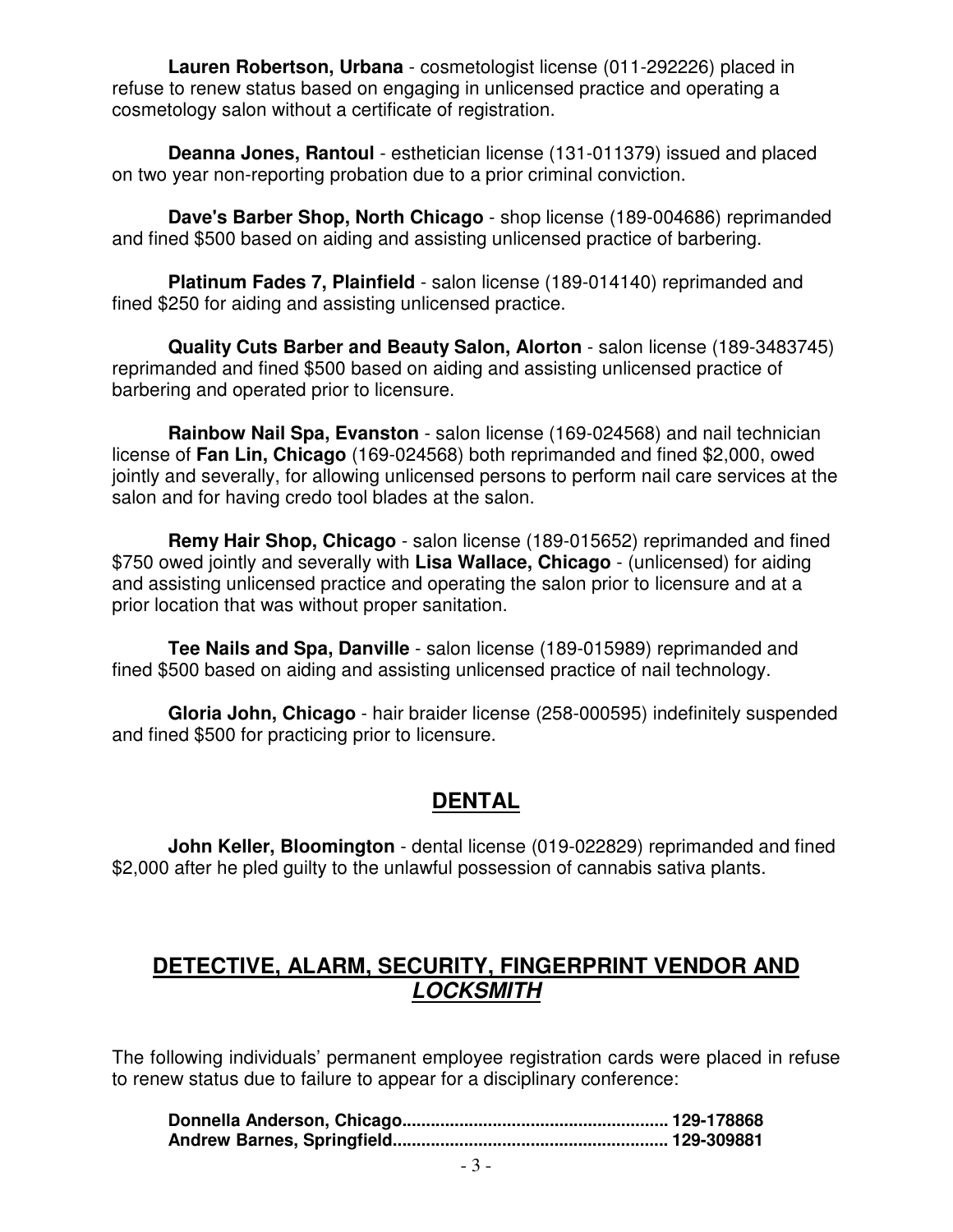**Anthony Arroyo, Chicago** - permanent employee registration card (129- 274956) suspended for being more than 30 days delinquent in the payment of child support.

 **Melvin Coleman, Chicago** - permanent employee registration card (129- 361258) indefinitely suspended for a minimum of two years due to criminal convictions.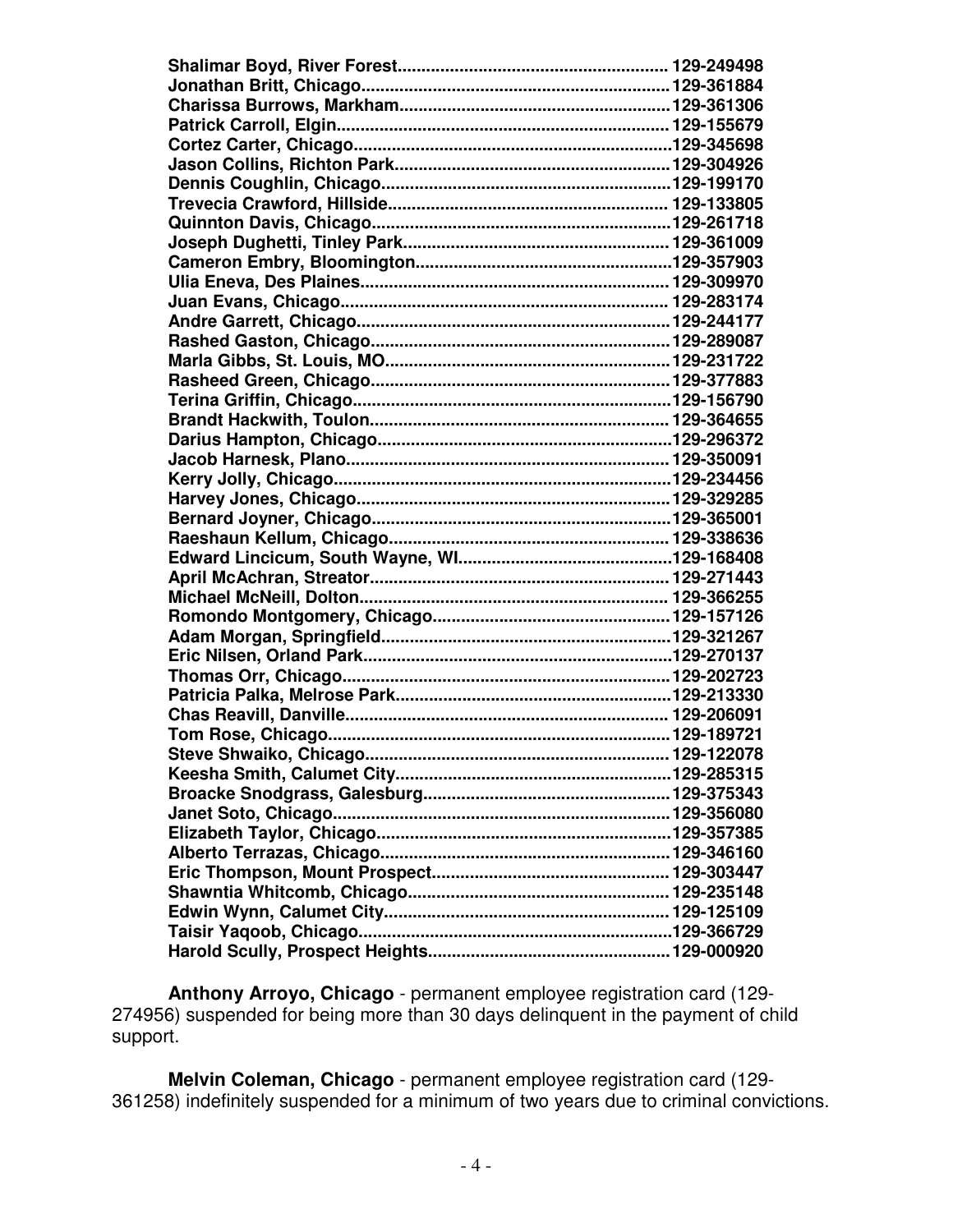**Deonte Jones, Chicago** - permanent employee registration card (129-333074) suspended for being more than 30 days delinquent in the payment of child support.

 **Emmanuel Lopez, Chicago** - permanent employee registration card (129- 392464) suspended for being more than 30 days delinquent in the payment of child support.

 **John Mayo, Riverdale** - permanent employee registration card (129-292084) suspended for being more than 30 days delinquent in the payment of child support.

 **Matthew Mohring, Chicago** - permanent employee registration card (129- 368537) revoked as a result of failure to report arrest and conviction for battery.

 **D Andre Rodgers, Chicago** - permanent employee registration card (129- 323985) suspended for failure to file and/or pay Illinois state income taxes.

 **Larry Stansberry, Chicago** - permanent employee registration card (129- 395567) suspended for being more than 30 days delinquent in the payment of child support.

 **Ismael Torres, Berwyn** - permanent employee registration card (129-342457) suspended for being more than 30 days delinquent in the payment of child support.

 **Impaq Solutions, Lansing** - licensed private security contractor agency license (122-001185) placed in refuse to renew status after knowingly applied for temporary authority while his private contractor license was set to be disciplined.

#### **ENGINEERING**

 **Joseph Andel, Woodridge** - professional engineering license (062-027541) voluntarily revoked for performing engineering services on an inactive license for two years.

 **Christos Bilissis, Mt. Prospect** - professional engineer license (062-039800) placed in refuse to renew status as a result of failing to meet the requisite continuing education hours for the renewal period of December 1, 2009 through November 30, 2011.

 **Martha Gass, St. Charles** - professional engineer license (062-049672) placed in refuse to renew status as a result of failing to meet the requisite continuing education hours for the renewal period of December 1, 2009 through November 30, 2011.

 **Wade Harsy, Chesterton, IN** - professional engineering license (062-043491) placed in refuse to renew status as a result of failing to meet the requisite continuing education hours for the renewal period of December 1, 2009 through November 30, 2011.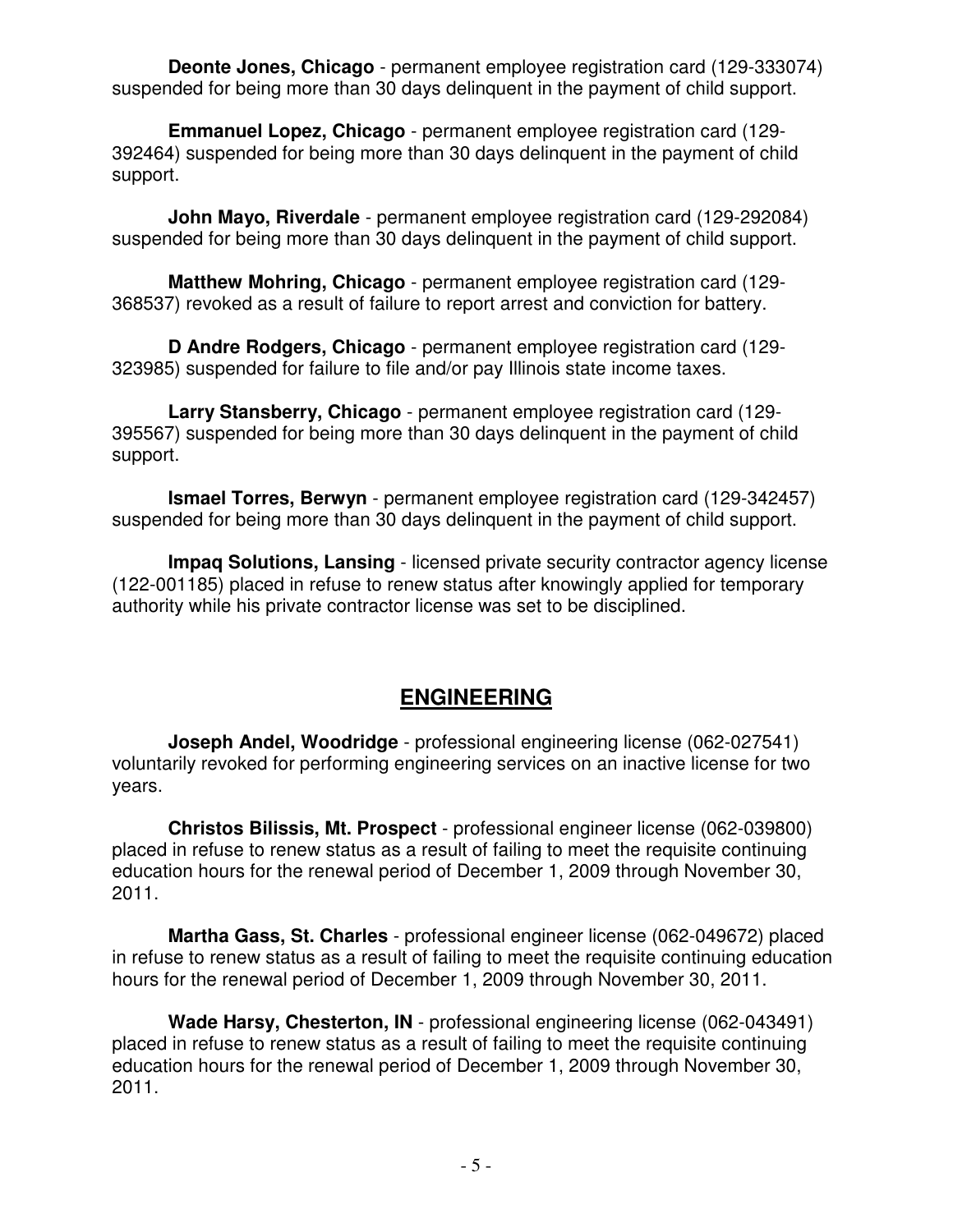**John Isbell, Woodstock** - professional engineering license (062-039018) placed in refuse to renew status as a result of failing to meet the requisite continuing education hours for the renewal period of December 1, 2009 through November 30, 2011.

 **David Jaeschke, Arlington Heights** - professional engineering license (062- 030347) placed in refuse to renew status as a result of failing to meet the requisite continuing education hours for the renewal period of December 1, 2009 through November 30, 2011.

 **Navinchandra Mehta, Wheeling** - professional engineering license (062- 032529) placed in refuse to renew status as a result of failing to meet the requisite continuing education hours for the renewal period of December 1, 2009 through November 30, 2011.

# **FUNERAL DIRECTOR AND EMBALMING**

 **Bernard Slaughter, Chicago** - funeral director and embalmer license (034- 011666) revoked and fined \$10,000 based on violation of regulations, untrustworthiness or incompetence in funeral practice, performing any act or practices that violates regulations, and unprofessional conduct.

 **Bernard Slaughter, Chicago** - funeral director and embalmer license (034- 011666) revoked and fined \$10,000 based on violation of regulations, untrustworthiness or incompetence in funeral practice, performing any act or practices that violates regulations, and unprofessional conduct.

 **Kenneth Sloan, Galatia** - funeral director and embalmer license (034-012166) indefinitely suspended and fined \$1,000 based on failure to respond to the Department's written request for information.

#### **MEDICAL**

 **Jacqueline Blackstone, Portland, ME** - physician and surgeon license (036- 140473) issued with reprimand for having history by the Maine Board of Osteopathic Licensure for treating and prescribing controlled substances for her significant other.

 **Robert Bonzani, Orland Park** - physician and surgeon license (036-097795) suspended for 90 days, followed by being placed on indefinite probation for a minimum of three years based on criminal convictions of criminal damage to property and theft.

 **Michael Bova, Springfield** - physician and surgeon license (036-075342) and controlled substance license (336-038705) both indefinitely suspended for a minimum of three years for multiple violations of the Illinois Medical Practice Act related to inappropriate prescribing of controlled substance and boundary violations in the course of his private practice.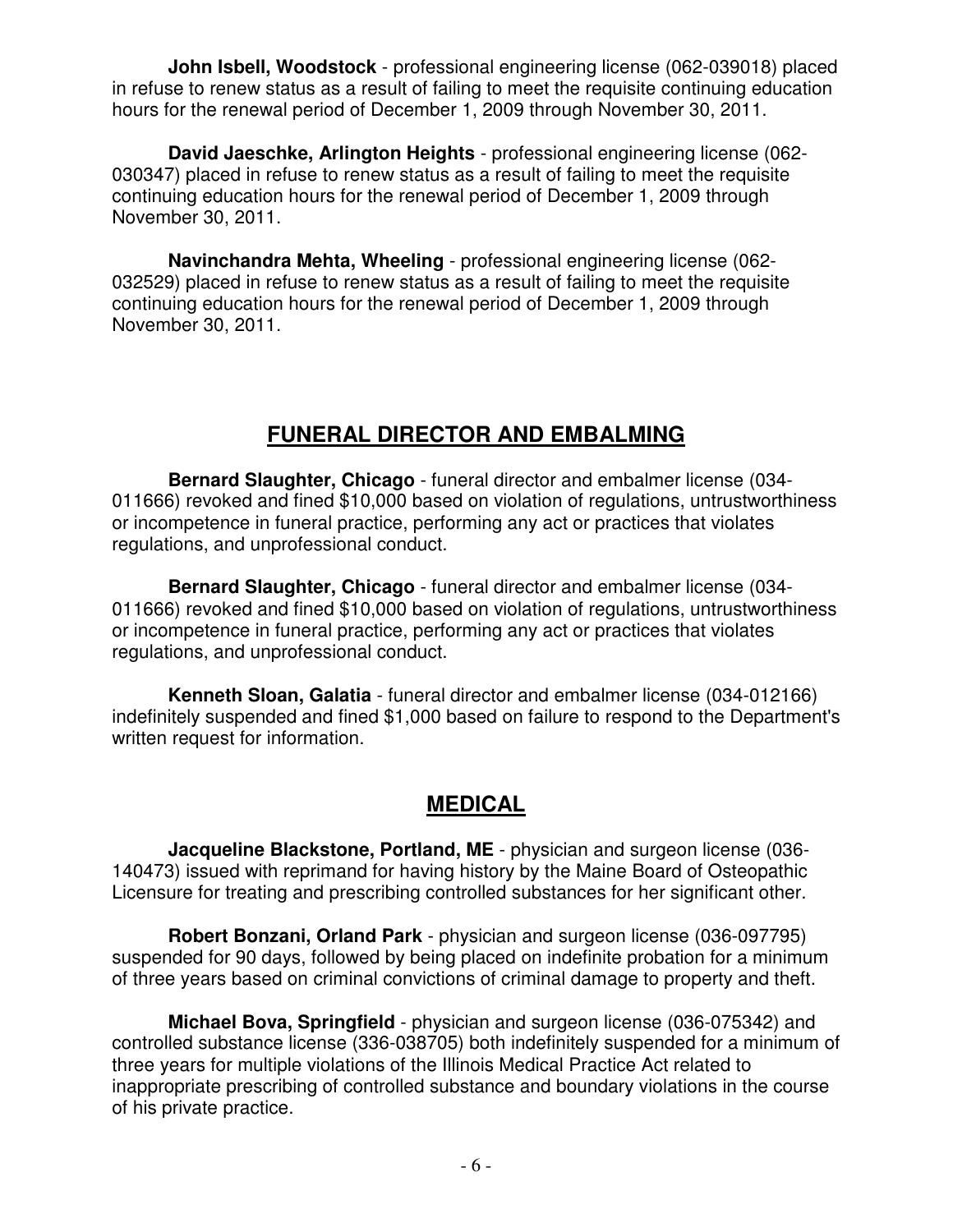**Tamer Caleel, Oak Brook** - applicant for physician and surgeon license (036app3495140) withdrew his application after receipt of a written Notice of Intent to Deny License.

 **Michael Close, Chicago** - physician and surgeon license (036-086407) automatically, indefinitely suspended for a minimum of 12 months for violating the terms and conditions of his Department's Probation.

 **Dawne Collier, Chicago** - physician and surgeon license (036-109581) reprimanded and fined \$10,000 because in 2013 Dr. Collier removed a patient's left ovary when the patient had consented to removal of her right ovary.

 **Ignacio Fornaris, Chicago** - physician and surgeon license (036-037542) reprimanded for settling a lawsuit for failure to timely diagnose and treat liver cancer in patients of his practice.

 **John Gall, River Forest** - physician and surgeon license (036-042698) reprimanded and fined \$5,000 because Dr. Gall failed to recognize and treat a patient's retroperitoneal bleed.

 **Ramnik Gokani, Glen Ellyn** - physician and surgeon license (036-050290) reprimand and placed on permanent inactive status for failing to notify the Department that his application for reinstatement as a Medical Assistance Provider was denied by the Illinois Department of Healthcare and Family Services in May, 2010.

 **Calvin Grant, Palos Heights** - physician and surgeon license (036-111343) reprimanded, ordered to take and pass five topic areas of EBA's and fined \$5,000 for failing to disclose on his 2014 Illinois Renewal License Application the termination of his clinical privileges at Advocate Christ Medical Center.

 **Julie Handwerk, West Frankfort** - physician and surgeon license (036-117556) automatically, indefinitely suspended for a minimum of 12 months for violating the terms and conditions of her Department's Probation.

 **Denise Hunter, Bolingbrook** - physician and surgeon license (036-072827) indefinitely suspended due to her failure to submit to a mental and/or physical examination or evaluation ordered by the Medical Disciplinary Board.

 **Gowhar Khan, Aurora** - physician and surgeon license (036-087821) current probation extended a minimum of 24 months and fined \$1,000 for being suspended for 12 months as a provider from participation in the Illinois Department Healthcare and Family Services Medical Assistance Program in July 2014.

 **Gartrell King, Chicago** - physician and surgeon license (036-056245) current probation extended a minimum of three years for inappropriate prescribing of controlled substances to patients of his practice.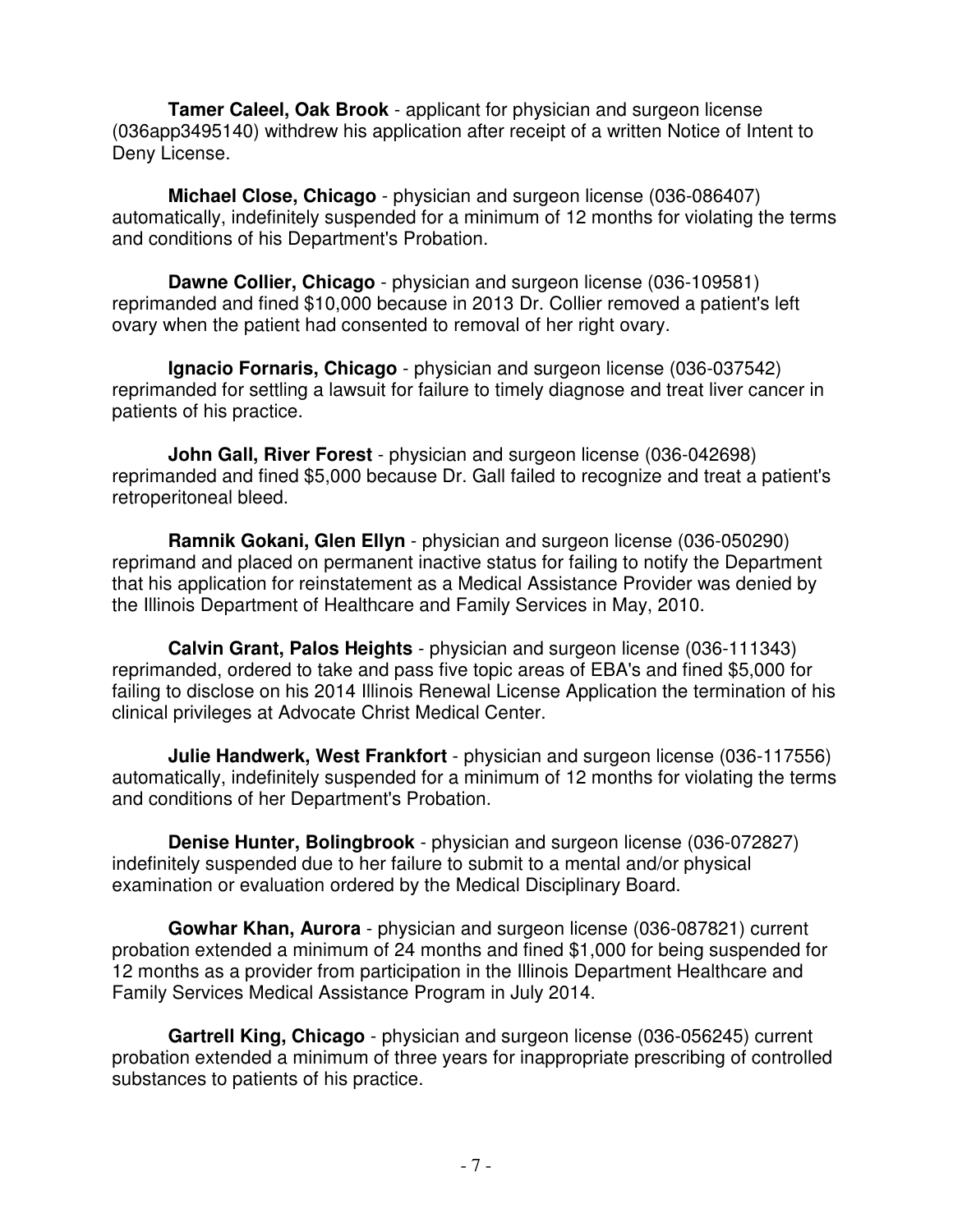**Ann Kinnealey, Evanston** - physician and surgeon license (036-050081) and controlled substance license (336-015534) both temporarily suspended based on unprofessional and immoral conduct and fraudulent or deceptive statement in a document related to the practice of medicine, to wit: Respondent illegally acquired non-FDA approved chemotherapy medications and administered said medications to oncology patients.

**Joyce Kocher, Skokie** - physician and surgeon license (036-102933) suspended for failure to file and/or pay Illinois state income taxes.

**Ratnesh Kumar, Elmhurst** - physician and surgeon license (036-1490474) issued with reprimand after he was disciplined during his residency program at Charleston Area Medical Center, WV.

**Javar Myatt-Jones, Clinton Township, MI** - physician and surgeon license (036-133967) and controlled substance license (336-095200) both permanently relinquished for being charged and for pleading guilty to a misdemeanor violation of Title 21, United States Code, Section 844(a).

 **John Olivieri, Orland Park** - physician and surgeon license (036-073886) automatically, indefinitely suspended for a minimum of 12 months based on violation of probation.

 **Kamatchi Ondiveerappan, Danville** - physician and surgeon license (036- 083719) indefinitely suspended for a minimum of three years and fined \$15,000 based on unprofessional and immoral conduct, to wit: sexual misconduct with a patient during an examination.

 **Jaime Perea, Gurnee** - physician and surgeon license (036-091579) placed in refuse to renew status due to a sister-state discipline in the state of California.

 **Slawomir Puszkarski, Chicago** - physician and surgeon license (036-091684) and controlled substance license (336-058786) both indefinitely suspended after pleading guilty to falsifying documents to the United States Citizenship and Immigration Service to and in obtaining citizenship status of another individual.

 **Michael Reinstein, Skokie** - physician and surgeon license (036-041796) revoked after he pled guilty to receiving illegal kickbacks and benefits totaling nearly \$600,000 from pharmaceutical companies in exchange for regularly prescribing the antipsychotic drug Clozapine to his patients.

 **Christopher Ross, Chicago** - physician and surgeon license (036-096945) and controlled substance license (336-057452) temporarily suspended based on unprofessional conduct, i.e., stealing narcotics from a patient for personal use.

 **Willie Stewart, Merrillville, IN** - physician and surgeon license (036-053798) reprimanded because in 2014 the State Medical Board of Ohio permanently denied Dr. Stewart's application for licensure due to his failure to respond to a request by the Ohio Board.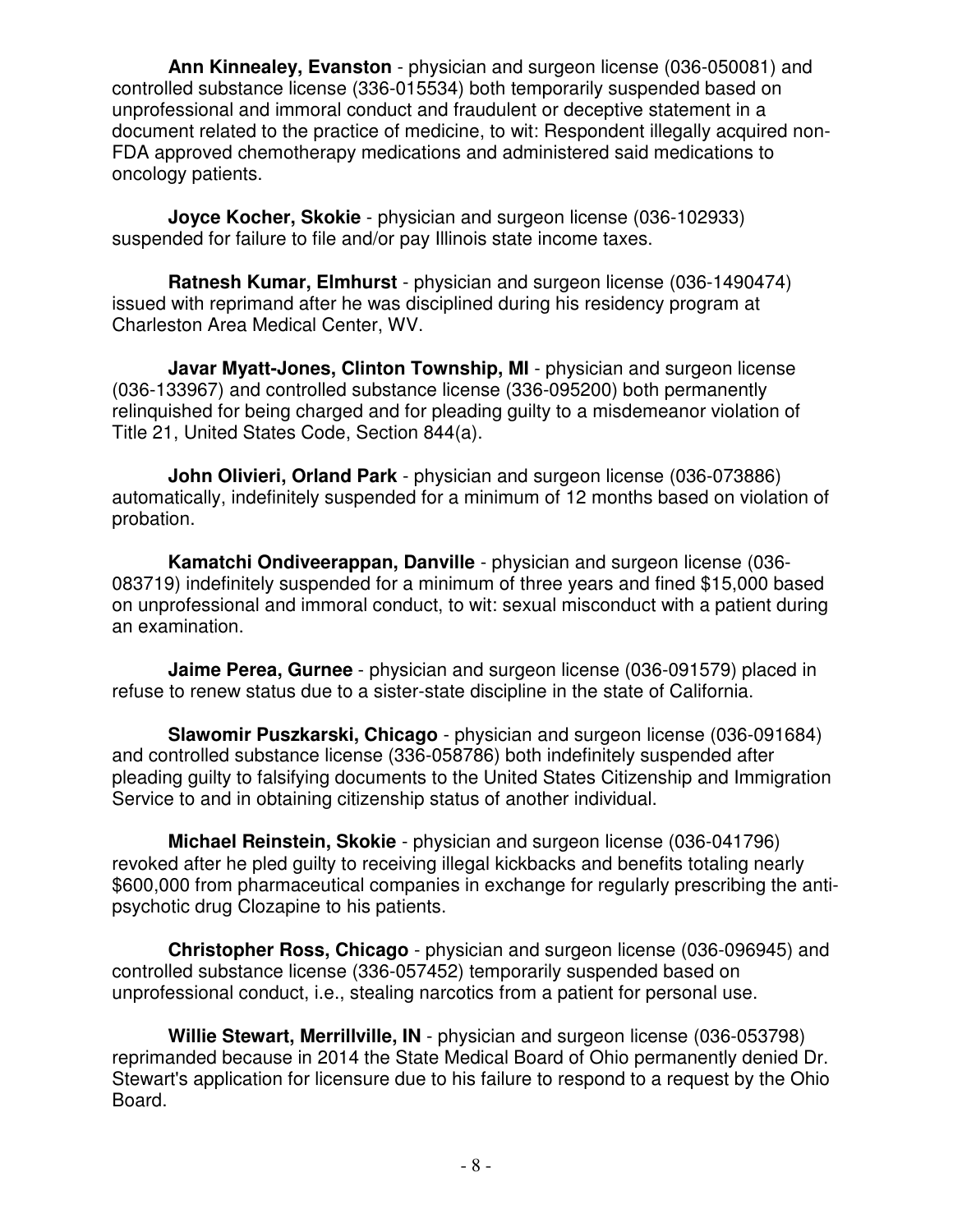**Paul Wasielewski, Kalamazoo, MI** - physician and surgeon license (036- 140475) issued with reprimand after he was disciplined by the hospital authority at Borgess Medical Center in Kalamazoo, MI.

 **Mark Schmall, Moline** - chiropractor license (038-006653) suspended for being more than 30 days delinquent in the payment of child support.

 **Leon Gauthier, Herod** - physician assistant license (085-000934) reprimanded and fined \$2,500 for utilizing medication outside of the FDA-approved protocol when employed as a physician assistant in a dermatologic practice.

 **David Lash, Wadsworth** - physician assistant license (085-000633) ordered to cease and desist using a stamp or writing to add the word "Doc" to his name and credentials and from wearing a badge identifying himself as "Doc".

#### **NURSING**

**Sharron Brown, Meridian, MS** - registered nurse license (041-436895) reprimanded due to a sister-state discipline in the state of Mississippi.

**Robin Buzzell, Knoxville, TN** - registered nurse license (041-384765) indefinitely suspended for a minimum of six months due to a sister-state discipline.

 **Magdalena Campos, Romeoville** - registered nurse license (041-355512) permanently revoked because she was convicted of a forcible felony.

 **Magdalena Campos, Romeoville** - registered nurse license (041-355512) indefinitely suspended for a minimum of six months after she filled fraudulent prescriptions she had forged, was terminated from her employer after testing positive for opiates, and diverted medication from her former employer.

 **Angela Clark, Fowler** - registered nurse license (041-314990) placed on indefinite probation for a minimum of two years after she was convicted for two DUIs.

 **Mary Corrigan, Springfield** - registered nurse license (041-226091) placed in refuse to renew status after her Texas nursing license was disciplined for failing to report a patient's cyanotic episodes to her supervisor prior to discharge.

**Jennifer Donley, St. Louis, MO** - registered nurse license (041-372037) placed in refuse to renew status due to having her Missouri nursing license disciplined due to prior criminal conviction.

**Jaymie Frazier, Rushville** - registered nurse license (041-343166) restored to indefinite probation for a minimum of two years.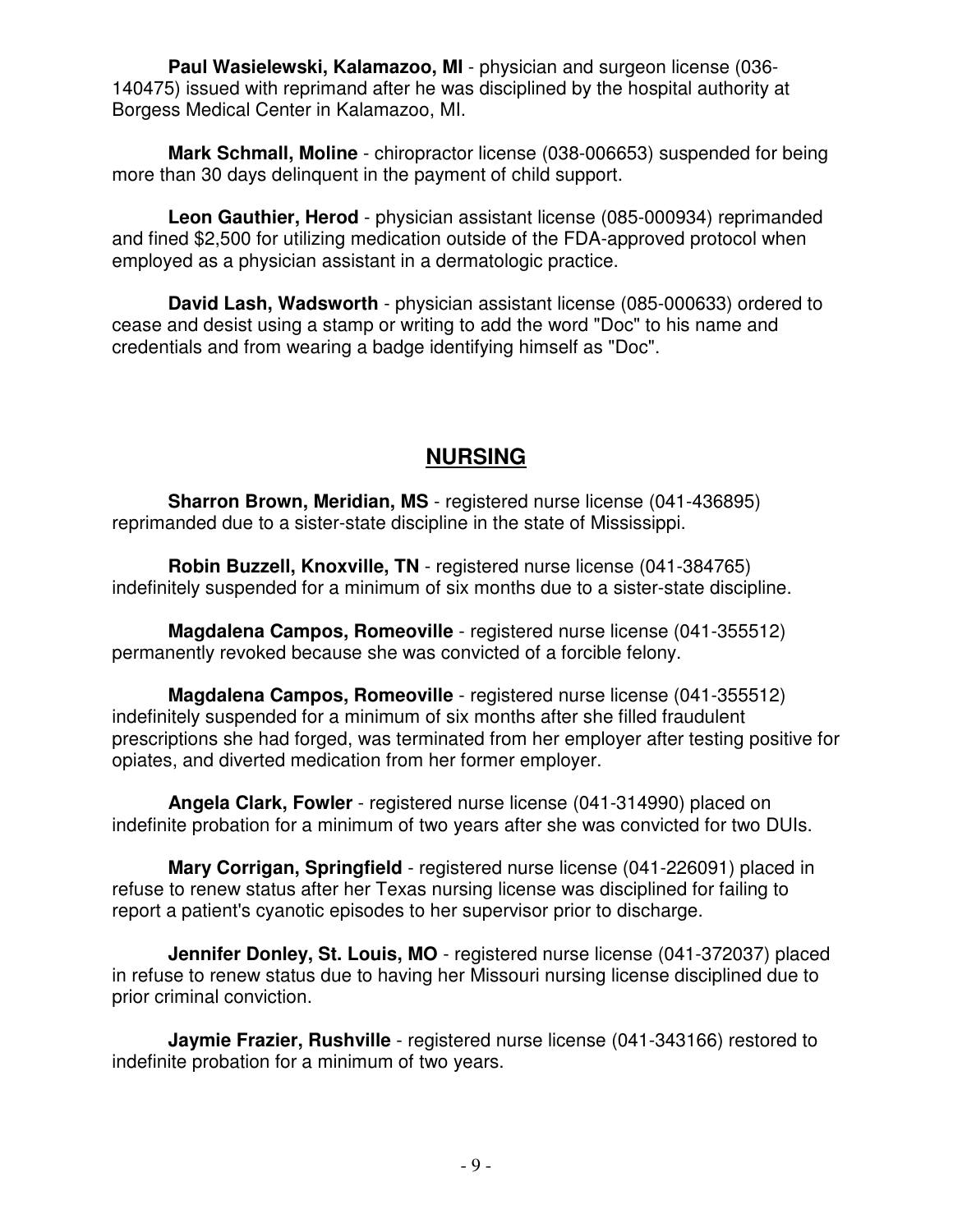**Nicholas Genardo, Orland Hills** - registered nurse license (041-392405) indefinitely suspended after he diverted controlled substances from his employer and failed to report his termination to his employer.

 **Julia Gervais, Round Lake** - registered nurse license (041-356773) automatically, indefinitely suspended for a minimum of 12 months for a violation of the terms or conditions of a Consent Order.

 **Cynthia Guarino, Eagle River, AK** - registered nurse license (041-320098) placed in refuse to renew status due to having her Alaska nursing license disciplined for practicing beyond the scope.

 **Gail Harrison, Wataga** - registered nurse license (041-292126) automatically, indefinitely suspended for a minimum of 12 months for a violation of a probation agreement entered on March 16, 2014.

 **Juan Hernandez, Chicago** - registered nurse license (041-382980) restored to indefinite probation for a minimum of three years effective upon payment of fees and filing of forms.

**Emmanuel Holanday, Frisco, TX** - registered nurse license (041-176498) placed in refuse to renew status after her Texas registered nurse license was indefinitely suspended in due to being unable to practice by reason of physical illness or impairment.

 **Donna Lewis, Villa Park** - registered nurse license (041-228259) placed in refuse to renew status due to her Washington registered nurse license being indefinitely suspended due to substance abuse and a failure to participate in a drug monitoring program.

 **Christopher McDevitt, Brookfield** - registered nurse license (041-396837) placed in refuse to renew status after diverted hydromorphone from an Omnicell unit at West Suburban Medical Center in Oak Park, Illinois.

 **Patricia Mertens, O'Fallon** - registered nurse license (041-285543) placed on indefinite probation with practice restrictions for a minimum of one year for diverting controlled substances from her former employer for personal use.

 **Kelly Miller, Chester, VA** - registered nurse license (041-324631) placed in refuse to renew status due to her Virginia registered nurse license being indefinitely suspended due to a finding of physician or mental impairment.

 **Margaret O'Reilly, Ringwood** - registered nurse license (041-324247) placed in refuse to renew status after surrendered her Wisconsin registered nurse license for testing positive for THC in a pre-employment drug screen.

 **Lucas Pelka, Chicago** - registered nurse license (041-356346) automatically, indefinitely suspended for a minimum of 12 months for a violation of a Care, Counseling and Treatment Agreement.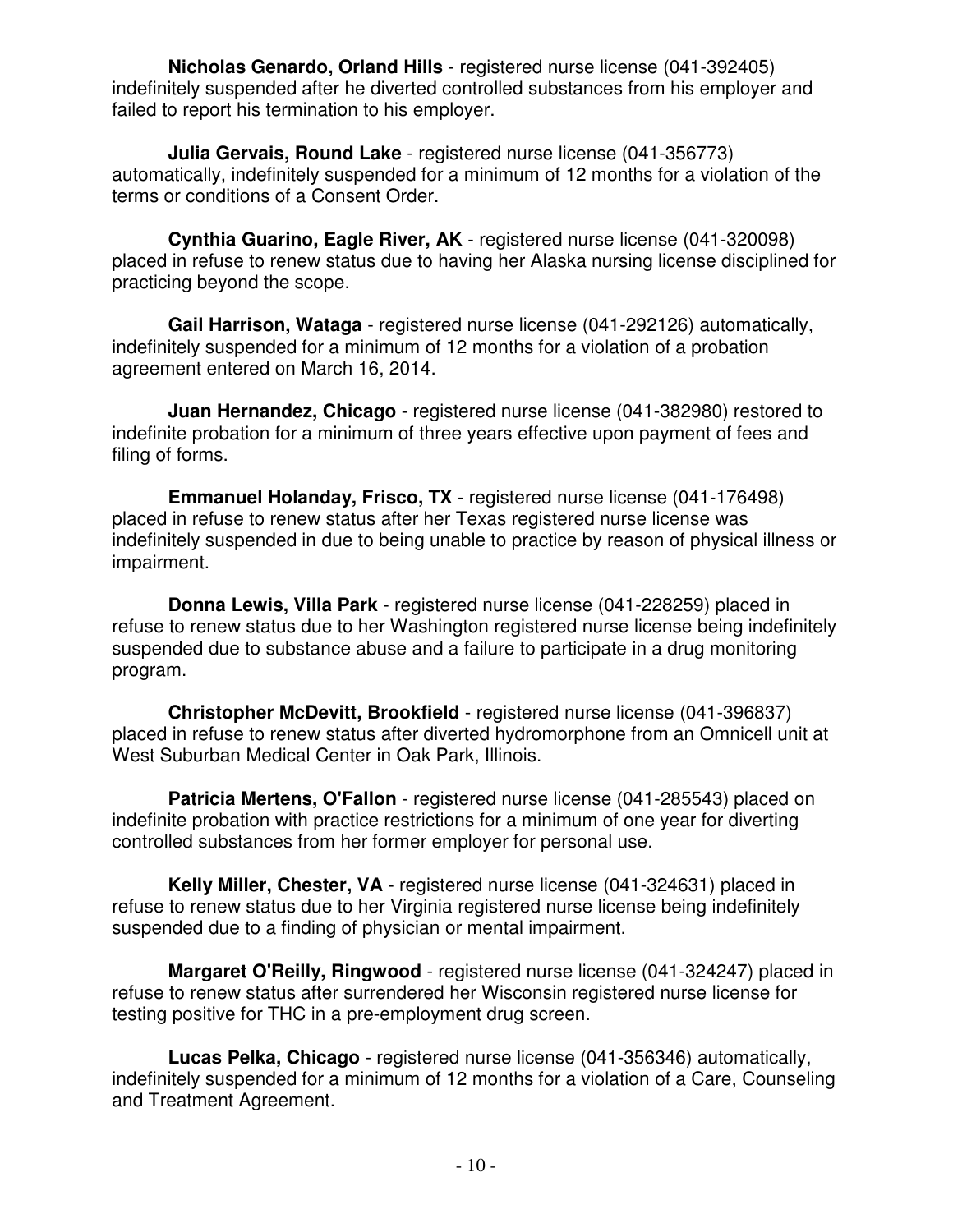**Amber Schalla, Melissa, TX** - registered nurse license (041-367389) indefinitely suspended for a minimum of six months due to a sister-state discipline.

 **April Statler, Venedy** - registered nurse license (041-341486) restored to indefinite probation for a minimum of one year.

**Kathryn Sweas, Portland, OR** - registered nurse license (041-176831) reprimanded due to a sister-state discipline in the state of Oregon.

 **Rebecca Vickery, Belleville** - registered nurse license (041-214524) indefinitely suspended for a minimum of six months due to a sister-state discipline.

 **Teri Watkins, El Paso** - registered nurse license (041-303673) placed in refuse to renew status for being more than 30 days delinquent in the payment of child support.

 **Christian Yager, Chicago** - registered nurse license (041-285032) automatically, indefinitely suspended for a minimum of 12 months for a violation of the terms or conditions of a Care, Counseling and Treatment Agreement.

 **Bethany Yates, West Frankfort** - registered nurse license (041-353656) placed in refuse to renew status after diverted Hydrocodone and Morphine from her employer, Mt. Vernon Countryside Manor, Mt. Vernon, Illinois.

 **Lindsey Alexander, Carbondale** - licensed practical nurse license (043-104091) indefinitely suspended for a minimum of six months after she was named a perpetrator in an indicted report by the Department of Children and Family Services, engaged in unethical or unprofessional conduct by caring for her child in a hotel room that also contained illegal substances, and having a heroin addiction.

 **James Bell, Freeport** - licensed practical nurse license (043-109694) suspended for being more than 30 days delinquent in the payment of child support.

**Anthony Boesche, Chicago** - licensed practical nurse license (043-102682) indefinitely suspended for a minimum of six months after he diverted controlled substances from his employer.

 **Regina Caffey-Means, Chicago** - licensed practical nurse license (043-087580) placed on indefinite probation for a minimum of two years for a 2014 Class 4 Felony conviction re: Aggravated Fleeing.

 **Gaberial Dec, Evanston** - licensed practical nurse license (043-090922) suspended for failure to file and/or pay Illinois state income taxes.

 **Christina Donoho, West Frankfort** - licensed practical nurse license (043- 104496) permanently revoked because she was convicted of a forcible felony.

 **Elizabeth Kennedy, Indianapolis, IN** - licensed practical nurse license (043- 079261) placed in refuse to renew status after license suspended by the state of Indiana due to administering Lorazepam to a patient without a physician order, and failed to document the injection.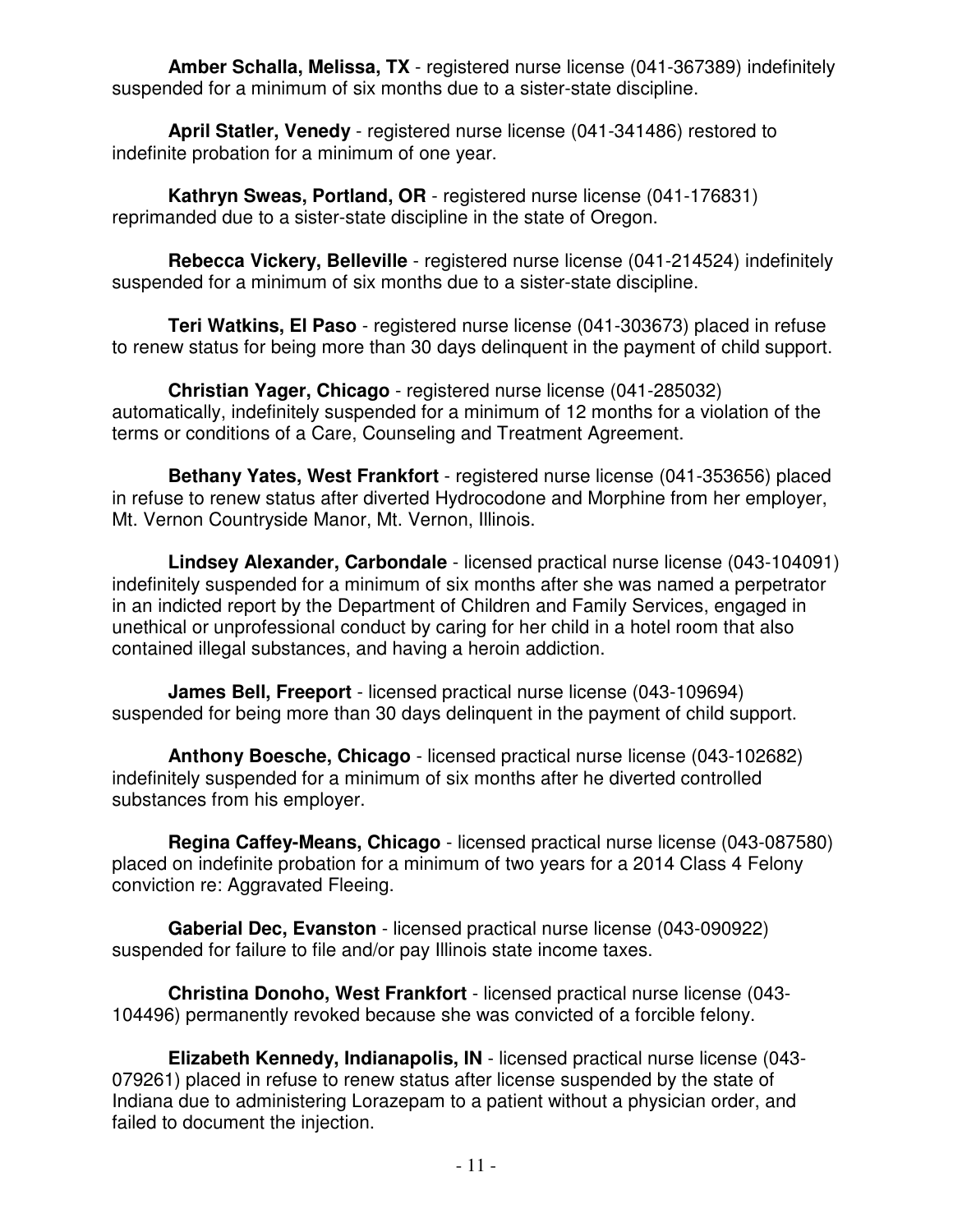**Jesse Russell, Chicago** - licensed practical nurse license (043-072738) suspended for being more than 30 days delinquent in the payment of child support.

 **Terri Williams, Carmi** - licensed practical nurse license (043-101299) placed in refuse to renew status due to having her Nevada nursing license revoked for drug diversion.

**Nita Williams, San Antonio, TX** - licensed practical nurse license (043-075511) placed in refuse to renew status after being disciplined in the state of Arizona for testing positive for cocaine after a post motor vehicle accident drug test.

#### **NURSING HOME**

 **Angela Towle, Mattoon** - nursing home administrator license (044-010773) placed in refuse to renew status as a result of an IDPH survey dated December 20, 2013 at Hilltop Skilled Nursing and Rehabilitation, Charleston, Illinois it was shown that respondent failed to investigate resident abuse allegations, as well as having no snow removal policy at the facility.

# **PHARMACY**

 **Gaberial Dec, Evanston** - pharmacy technician license (049-170613) suspended for failure to file and/or pay Illinois state income taxes.

 **Robert Meydrech, Villa Park** - pharmacy technician license (049-177422) revoked for having diverted drugs from his place of employment.

 **Anthony Senese, Chicago** - pharmacy technician license (049-186224) indefinitely suspended for a minimum of 18 months after he diverted controlled substances from his employer and was convicted of identity theft.

 **Sara Todd, Georgetown** - pharmacy technician license (049-228998) placed in refuse to renew status for receiving a withheld judgment and 12 months supervision for theft of controlled substances from Walgreens while working as a pharmacy technician.

**Crystal Warda, Gurnee** - pharmacy technician license (049-224770) revoked for diversion of controlled substances from her employer.

 **Walter Beich, Homer Glen** - pharmacist license (051-032932) placed in refuse to renew status after engaged in a dispensing error of a prescription to a customer.

 **Mark Burger, St. Charles** - pharmacist license (051-039256) restored to indefinite probation for a minimum of one year.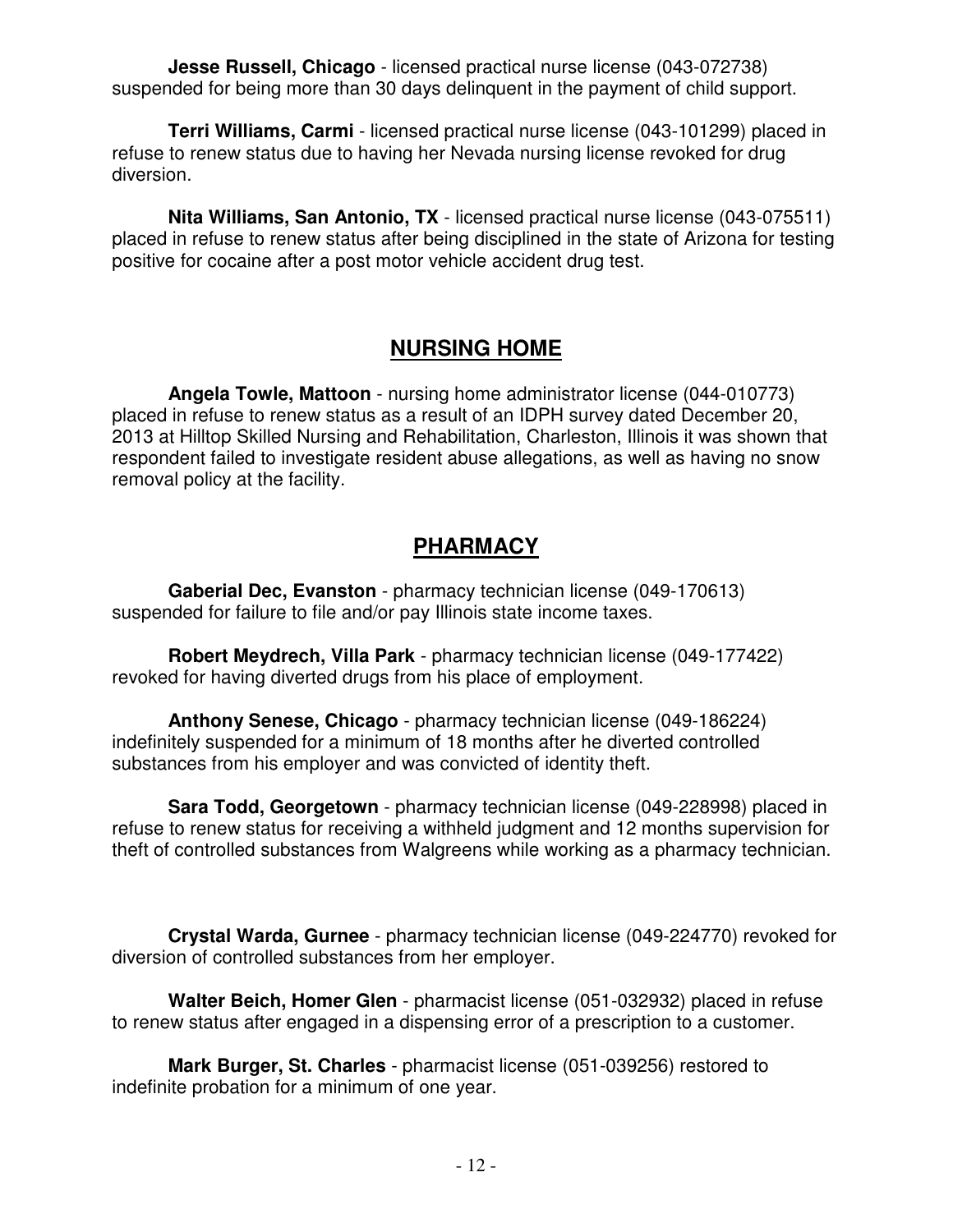**Jeffrey Harp, Waterloo** - pharmacist license (051-295029) reprimanded for allowing a pharmacy technician to administer flu shots to employees at the pharmacy without prior training or certification.

 **Maria Kenny, Springfield** - pharmacist license (051-288674) placed in refuse to renew status after engaged in unprofessional conduct by delaying transfer of patient prescriptions in a timely fashion, failed to complete the required change of Pharmacistin-law paperwork, and failed to complete an inventory as departing pharmacist-incharge.

 **Richard Mbachu, Chicago** - pharmacist license (051-029448) placed in refuse to renew status after provided a material misstatement of fact when mailing a change of address form when asked whether he was ever disciplined and Respondent was previously disciplined; failed to notify the Department of a closing and dissolution of Vics Pharmacy corporation; and failed to respond within 60 days to a Department request for information.

 **Kyle Rootsaert, Highland, UT** - pharmacist license (051-292528) placed in refuse to renew status due to California and Utah sister-state disciplines.

 **Kristi Schulmeister, Carterville** - pharmacist license (051-287050) revoked and fined \$10,000 after practiced on a suspended license for approximately four years.

 **Lockport Pharmacy, Lockport** - pharmacy license (054-008019) and controlled substance license (320-002468) placed in refuse to renew status due to insurance audit with billing and recordkeeping discrepancies.

 **R and Pharmacy, Highland, UT** - pharmacy license (054-016414) and controlled substance license (320-009287) placed in refuse to renew status due to California and Utah sister-state disciplines.

 **Vic's Pharmacy, Chicago** - pharmacy license (054-013184) placed in refuse to renew status after operated a pharmacy on a dissolved Illinois corporate license which dissolved on August 1, 1997. Respondent failed to notify the Department of a closing and dissolution of Vics Pharmacy and failed to respond within 60 days to a Department request for information.

# **PODIATRY**

 **Shanin Moshiri, Chicago** - podiatrist license (016-004154) and controlled substance license (316-001396) both indefinitely suspended for conviction of receipt of illegal remuneration which is a criminal health care fraud offense.

 **Randy Pachnik, Northbrook** - podiatrist license (016-002709) suspended for failure to file and/or pay Illinois state income taxes.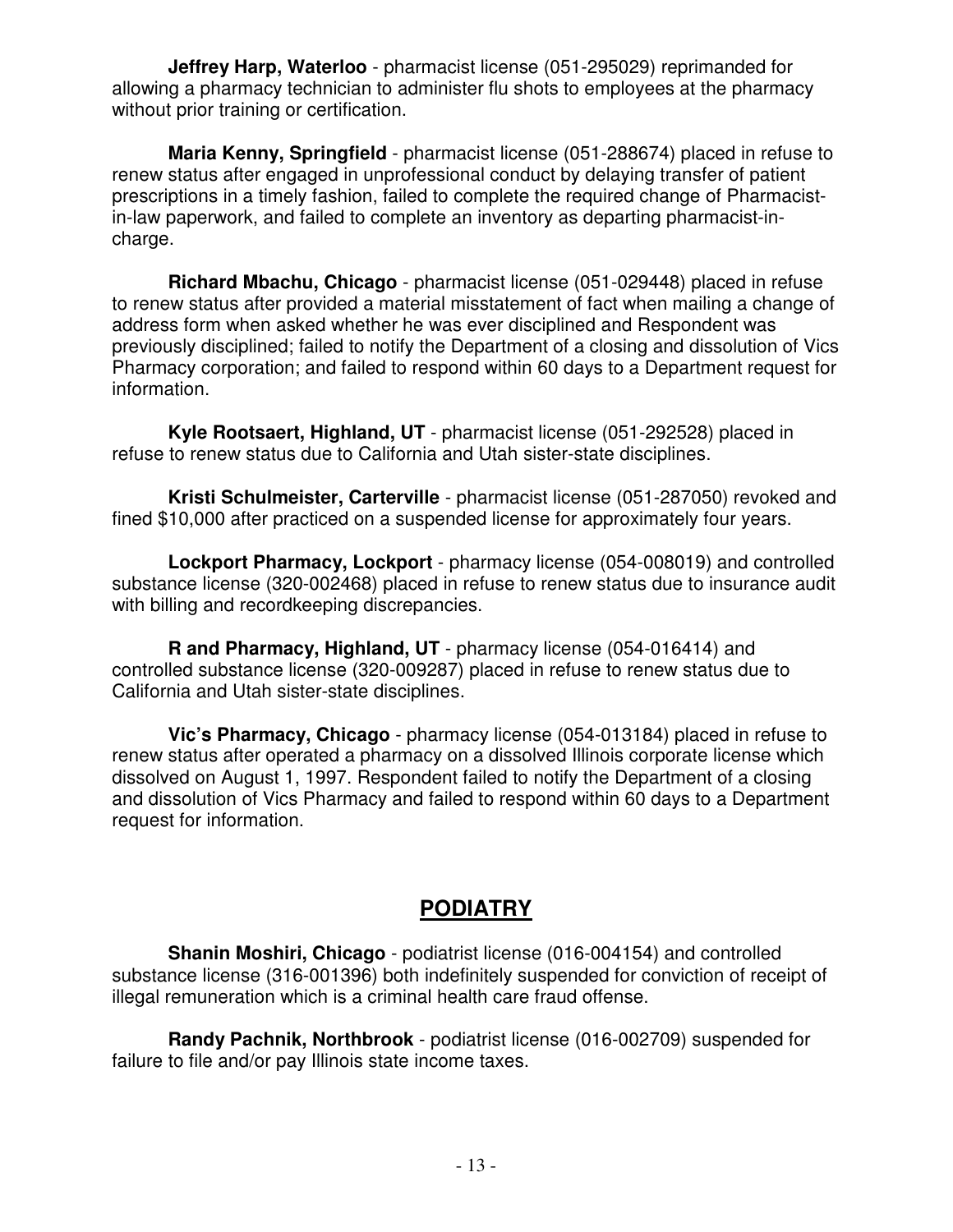**Shanin Moshiri, Chicago** - podiatrist license (016-004154) and controlled substance license (316-001396) both indefinitely suspended for conviction of receipt of illegal remuneration which is a criminal health care fraud offense.

#### **ROOFING**

**Champion Roofing, Bensenville** - roofing contractor license (104-011864) reprimanded and fined \$3,500 based on aiding and assisting unlicensed practice of roofing contracting.

 **Garage King, Glenview** - roofing contractor license (104-008599) and **Randall Louis, Glenview -** roofing qualifying party license (105-005295) both placed on probation for two years based upon the dissolved corporate status with the Illinois Secretary of State and the conduct of the roofing qualifying party.

**Hartley and French Roofing, Carmi** - roofing contractor license (104-016244) placed in refuse to renew status based on incompetence in roofing contracting practice and for unprofessional conduct.

 **Javier Diaz, Chicago -** (unlicensed), **Domingo Torres**, **Chicago** - (unlicensed), and **Care Network Training, Inc., Calumet Park** - (unlicensed) all ordered to cease and desist the unlicensed practice of roofing.

#### **Massage Therapist**

 **Roberto Miranda, Schaumburg** - massage therapist license (227-010351) placed in refuse to renew status as a result of pleading guilty and being convicted in March, 2015, of a criminal felony charge for Domestic Battery and for pleading guilty and being convicted in January 2015, of a criminal misdemeanor charge for Obstructing Identification, a criminal misdemeanor charge involving an element of dishonesty.

 **Rose Marie Soraich, Glen Ellyn** - massage therapist license (227-002865) suspended for failure to file and/or pay Illinois state income taxes.

# **VETERINARY**

 **Bernard Bleem, Normal** - veterinarian license (090-005483) placed on probation for 18 months for failing to properly store and secure controlled substances and failing to maintain controlled substance logs.

 **Joseph Luka, Skokie** - veterinarian license (090-004886) suspended for 30 days, followed by probation to terminate on August 28, 2017 for failing to offer blood work and failing to maintain adequate medical records in his treatment of a patient on or about November 12, 2012.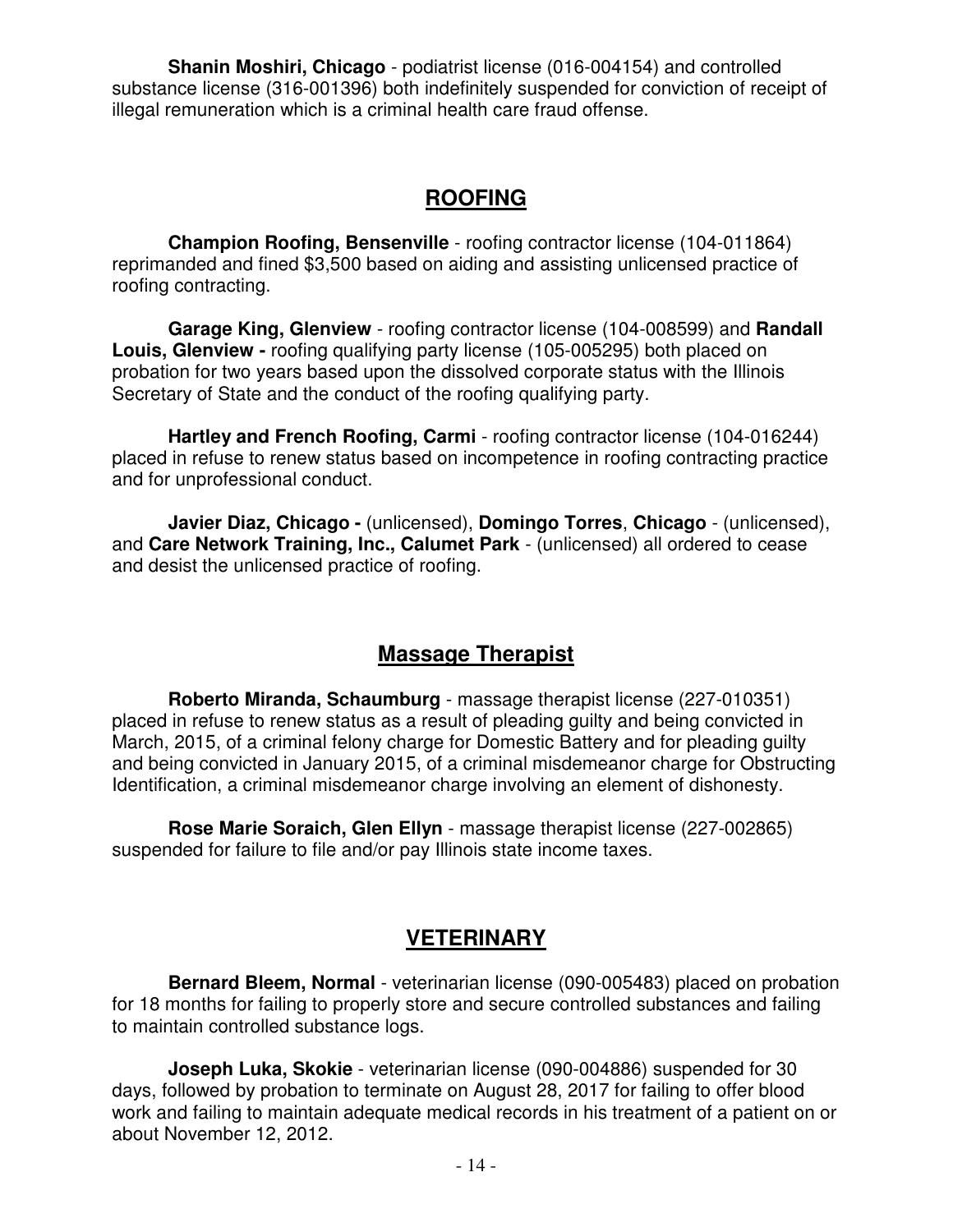**Petar Petrov, University Park** - veterinarian license (090-010270) reprimanded after he performed surgery on the wrong leg of a patient.

# **DIVISION OF REAL ESTATE**

#### **APPRAISAL**

**Douglas Adams, Downers Grove** - certified general real estate appraiser license (553-00115) reprimanded and fined \$2,750 as respondent issued an appraisal report which was misleading and lacked credibility in that it set market rent substantially in excess of actual rent, failed to address restrictions involving off street parking in light of the extremely limited parking available at the subject property, and failed to properly research and consider comparable sales. Additionally, the report cited rental sources which had no verification source or lease terms.

**Joseph Thouvenell, Chicago** - certified general real estate appraisal license (553-000144) reprimanded and fined \$5,000 for aiding and abetting the unlicensed practice of real estate appraisal.

 **Settlementone Valuation Corp, San Diego, CA** - appraisal management company license (558-000006) reprimanded and fined \$3,000 for entering into Consent Orders with Pennsylvania and Mississippi wherein it admitted that it conducted the business of an Appraisal Management Company without a license in those states; failed to advise this Department concerning the aforesaid discipline within 30 days.

# **REAL ESTATE**

 **Toskanelia Palmer, Chicago** - real estate managing broker license (471- 016677) placed on probation for one year for failing to obtain written authorization to advertise a property from the property owner, holding herself out as the managing broker of her firm when she was not, failing to provide documents to the Department, and failing to complete requisite continuing education hours for the period of May 1, 2010 through April 30, 2013, and May 1, 2013 through April 30, 2015 and Imanage Realty Group - (unlicensed) ordered to cease and desist the unlicensed practice of real estate

 **Adam Spurlock, Glen Ellyn** - real estate managing broker license (471-016802) indefinitely suspended and fined \$5,000 due to his failure to present an offer in a real estate transaction and his failure to respond to the Department requests for documentation.

 **Ruth Walters, Chicago** - real estate managing broker license (471-005952) indefinitely suspended for a minimum of two years and fined \$7,500 for failure to provide the agreed upon service of locating a rental apartment and failed to account for or remit money in her possession that belonged to another.